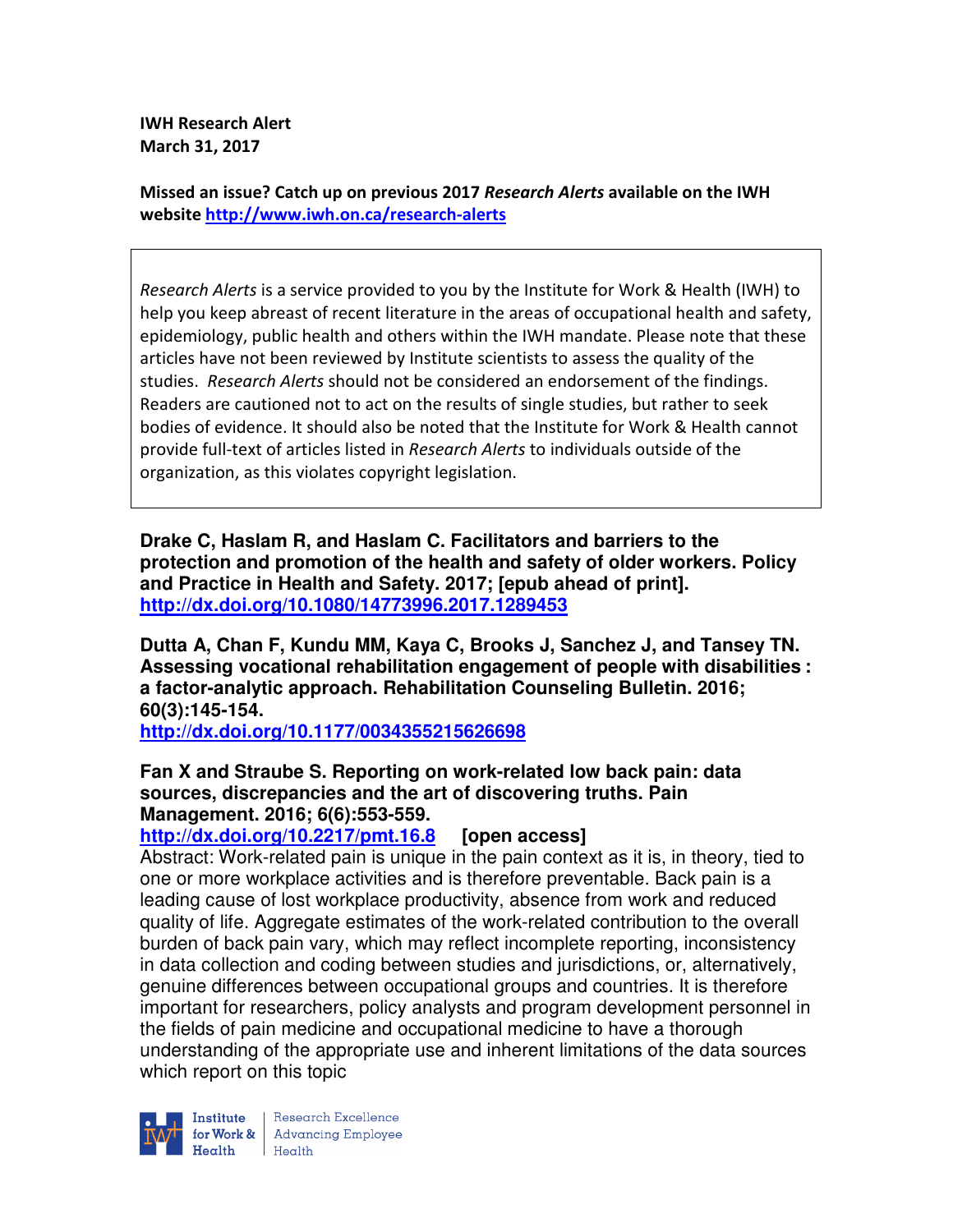### **Fasanya BK and Dada EA. Workplace violence and safety issues in longterm medical care facilities: nurses' perspectives. Safety and Health at Work. 2016; 7(2):97-101.**

**http://dx.doi.org/10.1016/j.shaw.2015.11.002 [open access]** Abstract: BACKGROUND: Workplace violence (WPV) is becoming an issue that needs immediate attention in the United States, especially during this period as more states are adopting the "stand your ground laws to promote worker protection." This study was conducted to investigate how WPV has contributed to an unsafe environment for nurses and nursing assistants who work in long-term medical care facilities. METHODS: A structure questionnaire was used to collect data for the study. Three facilities were sampled and 80 nurses and certified nursing assistants participated in the study. Ninety-two percent ( $n = 74$ ) were female and  $8\%$  (n = 6) were male. Approximately 62% were black or African American, approximately 33% were Caucasians, and only 2% were from other ethnicities. RESULTS: We found that 65% of the participants had experienced WPV while 41% believed that management shows little or no concern for their safety. Approximately 23% of respondents believed that reporting supervisor's WPV act is an unsafe action. In addition, 22% of those who reported that they have experienced WPV believed that the work environment is not safe to perform their duties. This significant difference in perception of workplace safety between those who had experienced WPV and those who had not was significant  $(t =$ 3.95,  $df = 158$ ,  $p < 0.0001$ ). CONCLUSION: WPV is an epidemic problem that affects all health-care professionals. The findings of this study could help longterm medical care facilities' management identify the areas to focus on mitigating, controlling, and/or eliminating incidents of WPV

#### **Fjaer EL, Balaj M, Stornes P, Todd A, McNamara CL, and Eikemo TA. Exploring the differences in general practitioner and health care specialist utilization according to education, occupation, income and social networks across Europe: findings from the European social survey (2014) special module on the social determinants of health. European Journal of Public Health. 2017; 27(suppl 1):73-81.**

# **http://dx.doi.org/10.1093/eurpub/ckw255**

Abstract: Background: : Low socioeconomic position (SEP) tends to be linked to higher use of general practitioners (GPs), while the use of health care specialists is more common in higher SEPs. Despite extensive literature in this area, previous studies have, however, only studied health care use by income or education. The aim of this study is, therefore, to examine inequalities in GP and health care specialist use by four social markers that may be linked to health care utilization (educational level, occupational status, level of financial strain and size and frequency of social networks) across 20 European countries and Israel. : Logistic regression models were employed using data from the seventh round of the European Social Survey; this study focused upon people aged 25-75 years, across 21 countries. Health care utilization was measured according to self-reported use of GP or specialist care within 12 months. Analyses tested four



Institute Research Excellence<br>for Work & Advancing Employee Health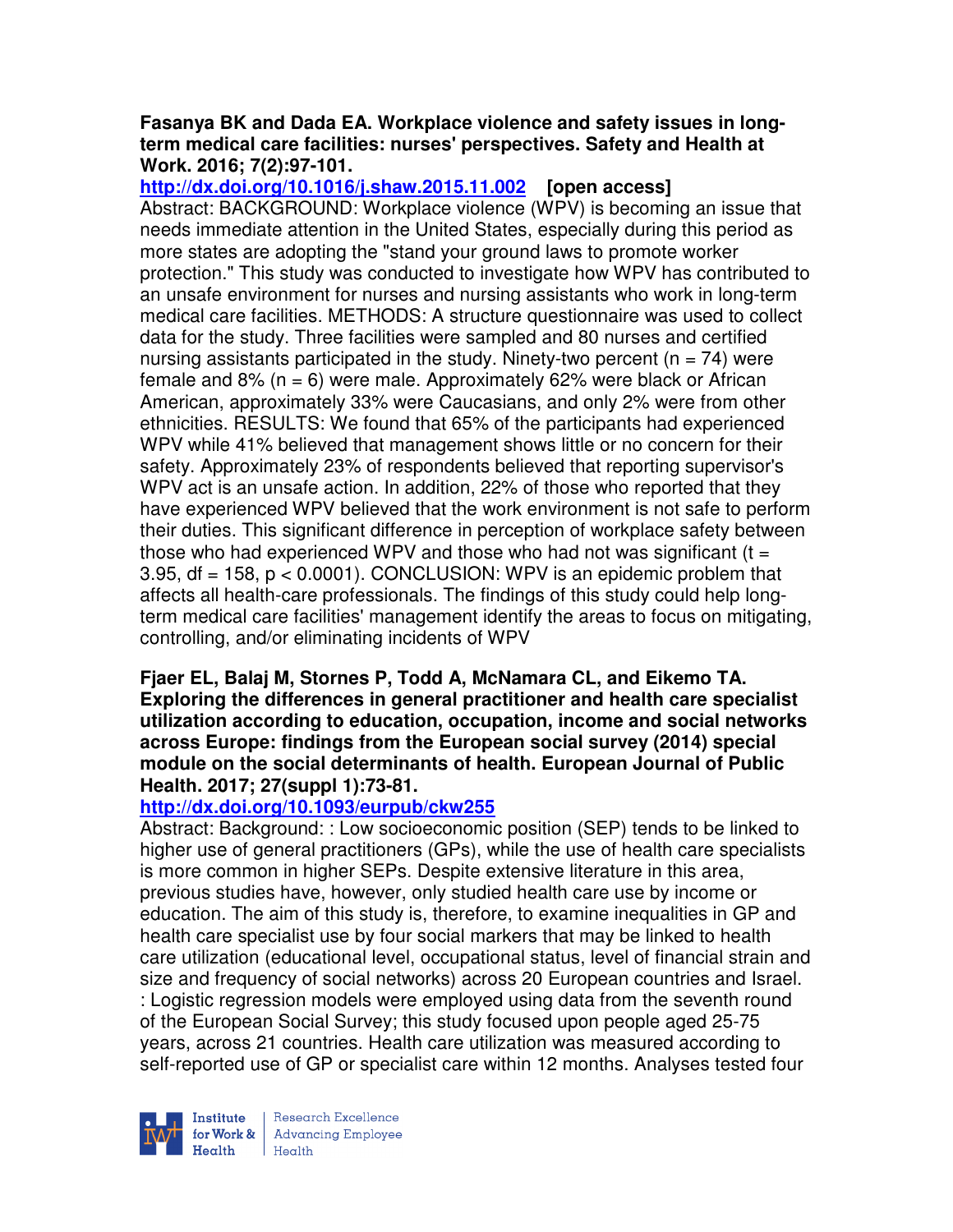social markers: income (financial strain), occupational status, education and social networks. : We observed a cross-national tendency that countries with higher or equal probability of GP utilization by lower SEP groups had a more consistent probability of specialist use among high SEP groups. Moreover, countries with inequalities in GP use in favour of high SEP groups had comparable levels of inequalities in specialist care utilization. This was the case for three social markers (education, occupational class and social networks), while the pattern was less pronounced for income (financial strain). : There are significant inequalities associated with GP and specialist health care use across Europe-with higher SEP groups more likely to use health care specialists, compared with lower SEP groups. In the context of health care specialist use, education and occupation appear to be particularly important factors

## **Jegan NR, Brugger M, Viniol A, Strauch K, Barth J, Baum E, Leonhardt C, and Becker A. Psychological risk and protective factors for disability in chronic low back pain - a longitudinal analysis in primary care. BMC Musculoskeletal Disorders. 2017; 18(1):114.**

**http://dx.doi.org/10.1186/s12891-017-1482-8 [open access]** Abstract: BACKGROUND: Utilizing psychological resources when dealing with chronic low back pain might aid the prevention of disability. The observational study at hand examined the longitudinal impact of resilience and coping resources on disability in addition to established risk factors. METHODS: Four hundred eighty four patients with chronic low back pain (>3 months) were recruited in primary care practices and followed up for one year. Resilience, coping, depression, somatization, pain and demographic variables were measured at baseline. At follow-up (participation rate 89%), data on disability was collected. We first calculated bivariate correlations of all the predictors with each other and with follow-up disability. We then used a multiple regression to evaluate the impact of all the predictors on disability together. RESULTS: More than half of the followed up sample showed a high degree of disability at baseline (53.7%) and had suffered for more than 10 years from pain (50.4%). Besides gender all of the predictors were bivariately associated with follow-up disability. However in the main analysis (multiple regression), disability at follow up was only predicted by baseline disability, age and somatization. There was no relationship between resilience and disability, nor between coping resources and disability. CONCLUSIONS: Although it is known that there are cross-sectional relationships between resilience/coping resources and disability we were not able to replicate it in the multiple regression. This can have several reasons: a) the majority of patients in our sample were much more disabled and suffered for a longer time than in other studies. Therefore our results might be limited to this specific population and resilience and coping resources might still have a protective influence in acute or subacute populations. b) We used a rather broad operationalization of resilience. There is emerging evidence that focusing on more concrete sub facets like (pain) self-efficacy and acceptance might be more

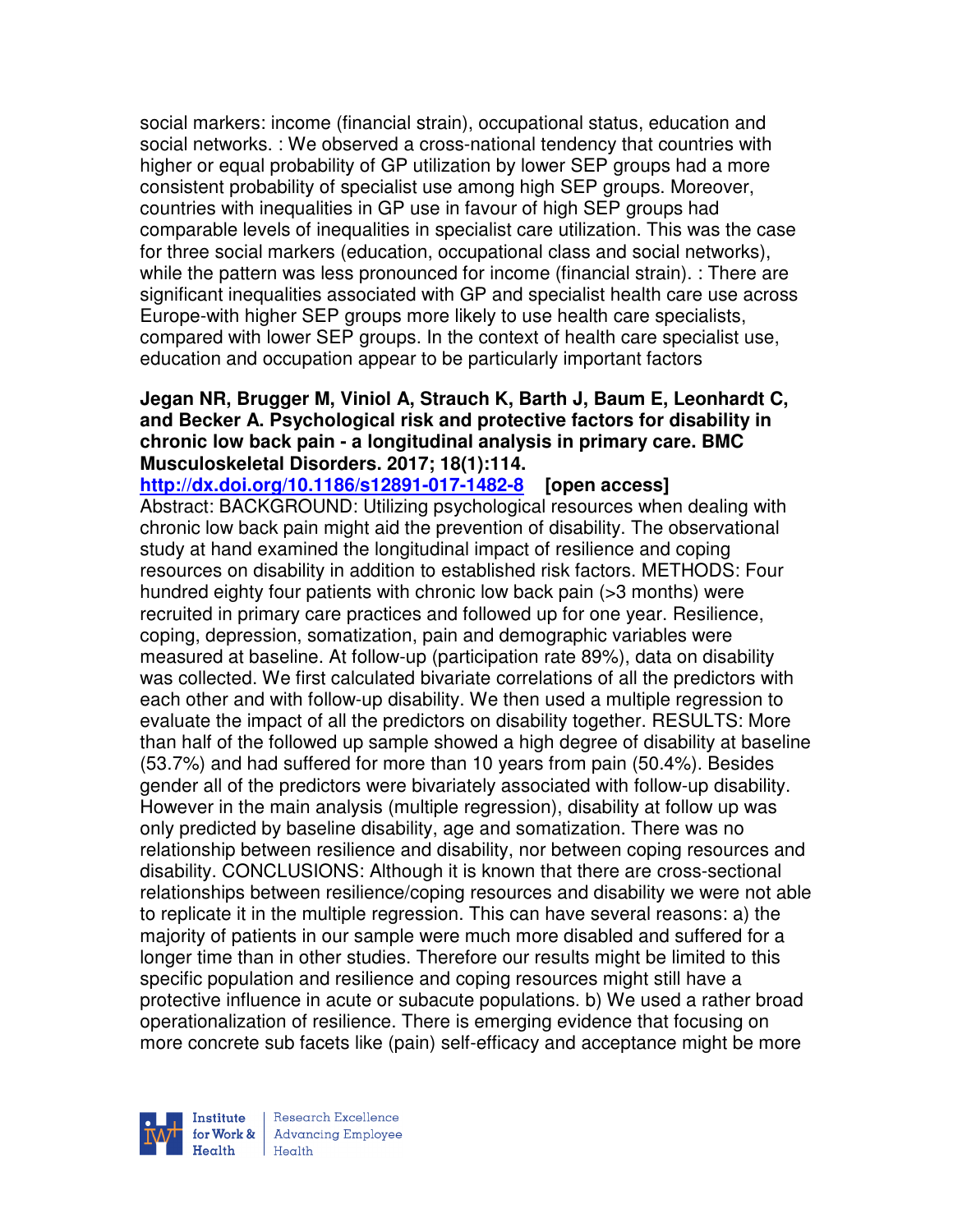beneficial. TRIAL REGISTRATION: German Clinical Trial Register, DRKS00003123 (June 28th 2011)

**Mann D, Honeycutt T, Bailey MS, and O'Neill J. Using administrative data to explore the employment and benefit receipt outcomes of vocational rehabilitation applicants years after program exit. Journal of Vocational Rehabilitation. 2017; 46(2):159-176.** 

**http://dx.doi.org/10.3233/JVR-160852** 

**Mattila-Holappa P, Ervasti J, Joensuu M, Ahola K, Pentti J, Oksanen T, Vahtera J, Kivimaki M, and Virtanen M. Do predictors of return to work and recurrence of work disability due to mental disorders vary by age? A cohort study. Scandinavian Journal of Public Health. 2017; 45(2):178-184. http://dx.doi.org/10.1177/1403494816686467** 

Abstract: BACKGROUND: The extent to which predictors of return to work (RTW) and recurrence of work disability episodes vary by age group is not well understood. METHODS: We examined the associations of sociodemographic and clinical factors with RTW and recurrence after mental-disorder-related work disability episodes in a cohort of 10,496 Finnish public sector employees. Disability records were derived from national disability registers between 2005 and 2011. Effect modification by age was examined in age groups of 21-34, 35- 50 and >50 years. RESULTS: A total of 16,551 disability episodes from mental disorders were recorded. The likelihood of RTW was elevated in age group 21-34 (hazard ratio (HR) = 1.36, 95% confidence interval (CI) = 1.28-1.46) and 35-50 years (HR = 1.22, 95% CI = 1.18-1.26) compared to age group  $>50$  years. The risk of a recurrent episode of work disability was higher in age groups  $>50$  (HR = 1.29, 95% CI = 1.09-1.52) and 35-50 years (HR = 1.20, 95% CI = 1.03-1.41) compared to the youngest age group. Employees with depressive disorders were less likely to RTW than employees with neurotic, stress-related and somatoform disorders, and this difference increased with age. Low education was associated with increased risk of recurrent work disability episode in age groups of 50 years or younger, while no such association was observed in age group >50 years. CONCLUSIONS: The importance of depressive symptoms over neurotic, stressrelated and somatoform disorders as predictors of delayed RTW increases with age, whereas educational differences in the recurrence of an episode diminish by age

**McNamara CL, Toch-Marquardt M, Balaj M, Reibling N, Eikemo TA, and Bambra C. Occupational inequalities in self-rated health and noncommunicable diseases in different regions of Europe: findings from the European Social Survey (2014) special module on the social determinants of health. European Journal of Public Health. 2017; 27(suppl 1):27-33. http://dx.doi.org/10.1093/eurpub/ckw223** 

Abstract: Background: Socioeconomic inequalities in the prevalence of noncommunicable diseases (NCDs) are evident across European populations. Several previous studies have addressed the question of whether occupational



**Institute** Research Excellence<br> **for Work &** Advancing Employee Health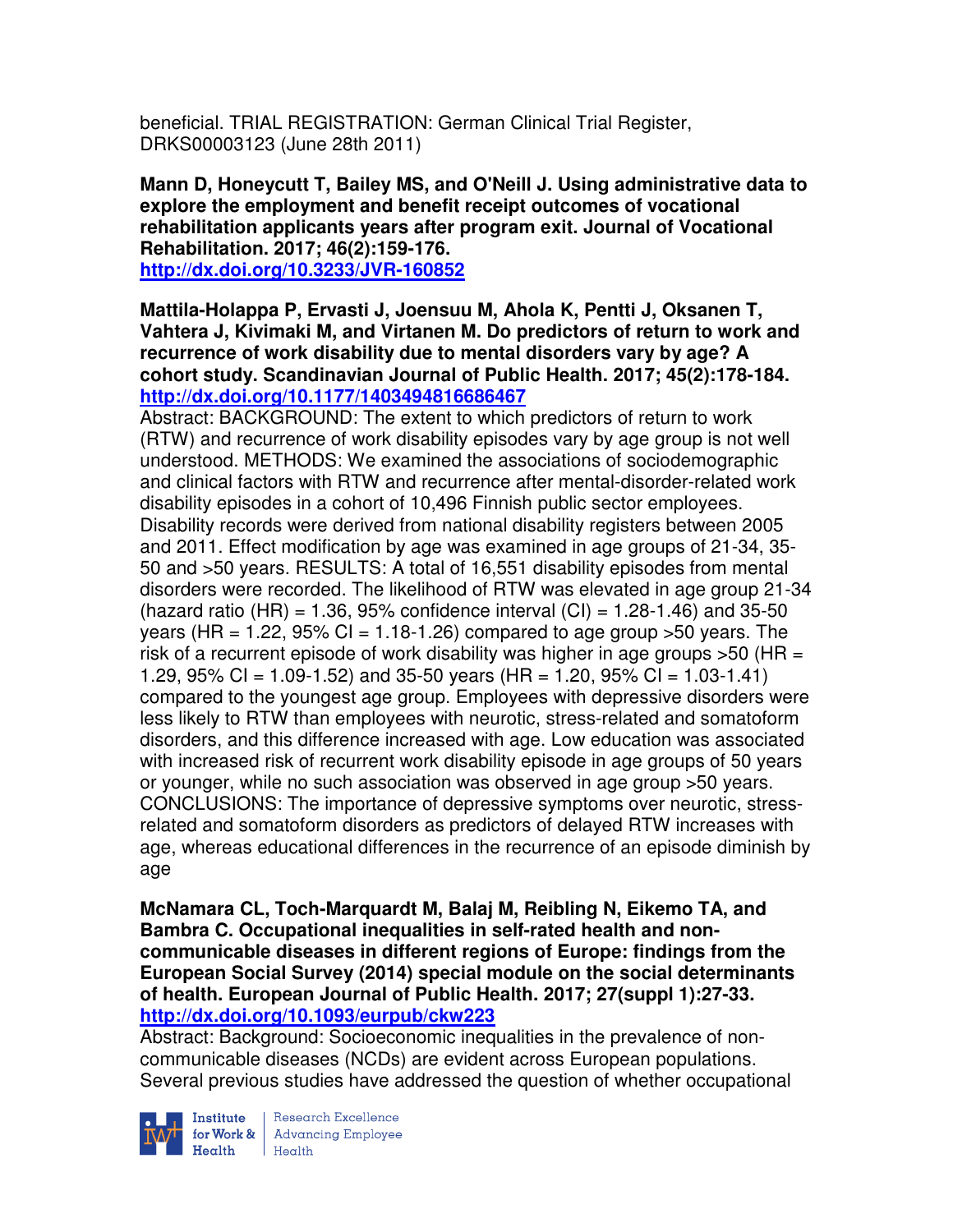inequalities in health differ across European regions. It is uncertain however, the degree to which occupational inequalities in NCDs are similar or dissimilar across different European regions. Using 2014 European Social Survey data from 20 countries, this article examines occupational inequalities in poor self-rated health (SRH) and 14 self-reported NCDs separately for women and men, by European region: heart/circulatory problems, high blood pressure, back pain, arm/hand pain, foot/leg pain, allergies, breathing problems, stomach/digestion problems, skin conditions, diabetes, severe headaches, cancer, obesity and depression. Age-controlled adjusted risk ratios were calculated and separately compared a working class and intermediate occupational group with a salariat group. Working class Europeans appear to have the highest risk of reporting poor SRH and a number of NCDs. We find inequalities in some NCDS to be the largest in the Northern region, suggesting further evidence of a Nordic paradox. Like some previous work, we did not find larger inequalities in poor SRH in the Central/East region. However, we did find the largest inequalities in this region for some NCDs. Our results do not align completely with previous work which finds smaller health inequalities in Southern Europe. This work provides a first look at occupational inequalities across a range of NCDs for European men and women by region. Future work is needed to identify the underlying determinants behind regional differences

### **Moberg LL, Lunde LK, Koch M, Tveter AT, and Veiersted KB. Association between VO2max, handgrip strength, and musculoskeletal pain among construction and health care workers. BMC Public Health. 2017; 17(1):272. http://dx.doi.org/10.1186/s12889-017-4173-3 [open access]** Abstract: BACKGROUND: Construction and health care workers have a high prevalence of musculoskeletal disorders, and they are assumed to have physically demanding jobs. Profession- and gender-specific associations between individual capacity and musculoskeletal pain have not been sufficiently investigated. The main aim of this study was to examine the association between individual capacity (maximal oxygen uptake (VO2max) and handgrip strength) and musculoskeletal pain among construction and health care workers. METHODS: This cross-sectional study examined 137 construction and health care workers (58 women and 79 men) with a mean age of 41.8 years (standard deviation 12). Aerobic capacity was indirectly assessed by the Astrand cycle test, and strength was assessed by a handgrip test. Musculoskeletal pain was described by total pain, divided into neck, shoulder, and low back pain, during the last 12 months, and it was dichotomized in below or above 30 days. Logistic regression was used to analyse the associations between VO2max, strength, and musculoskeletal pain in the total study sample and separately for construction and health care workers. Analyses were adjusted for age, gender, body mass index (BMI), and selected mechanical and psychosocial factors. RESULTS: Every second participant (51.8%) reported pain in either neck, shoulders or low back for more than 30 days during the last 12 months. Among the health care workers, a small but significant association was found between a



Research Excellence **Advancing Employee** Health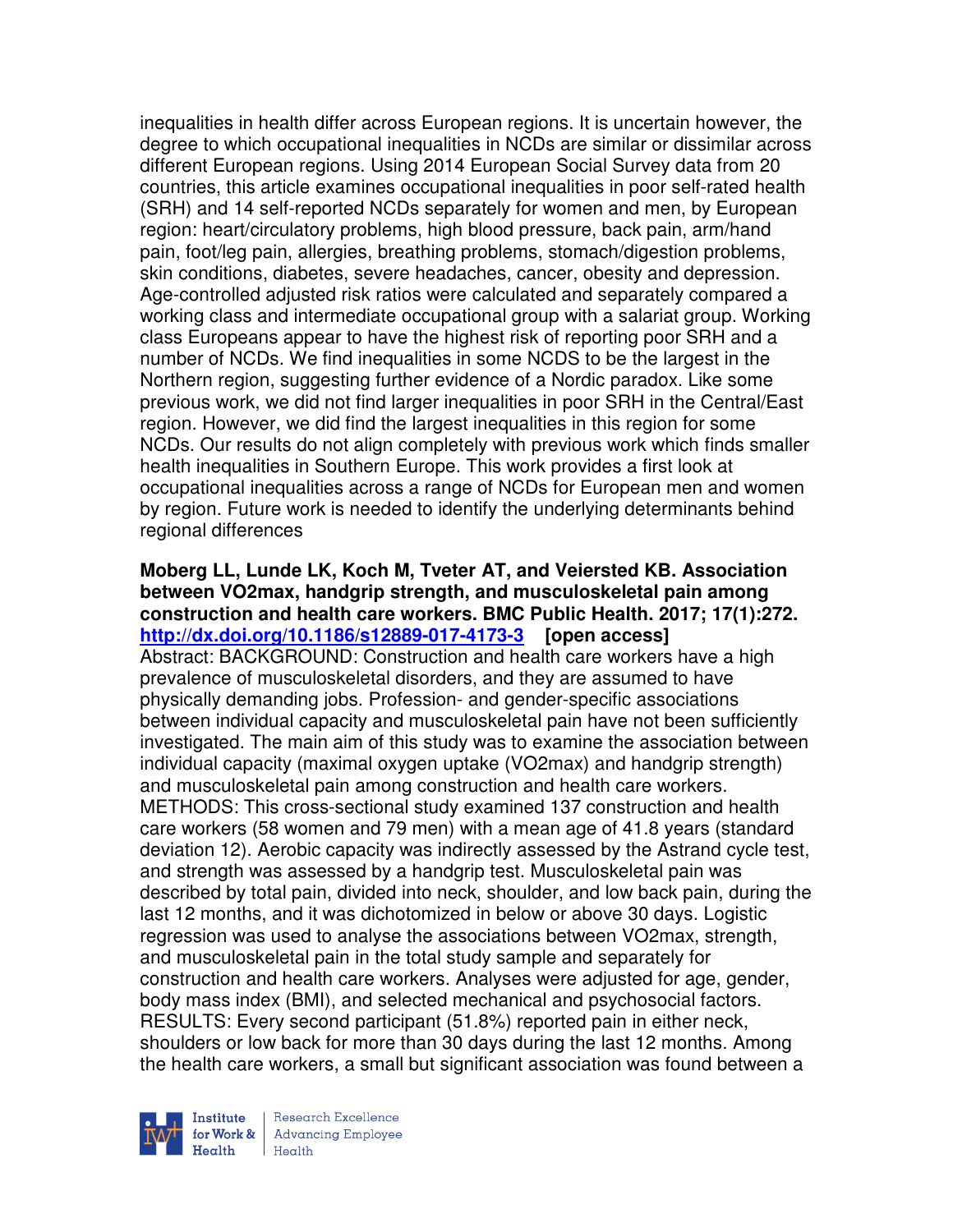high VO2max, high handgrip strength, and a low level of musculoskeletal pain. No association was found for the construction workers. CONCLUSIONS: An association between VO2max, handgrip strength, and musculoskeletal pain was found for health care workers but not for construction workers. These results indicate that activities promoting individual capacity may reduce musculoskeletal pain for health care workers

**Moore GM, Redman S, Turner T, and Haines M. Rapid reviews in health policy: a study of intended use in the New South Wales' Evidence Check programme. Evidence & Policy. 2016; 12(4):505-519. http://dx.doi.org/10.1332/174426415X14446635524057** 

**Oliver S and Dickson K. Policy-relevant systematic reviews to strengthen health systems: models and mechanisms to support their production. Evidence & Policy. 2016; 12(2):235-259. http://dx.doi.org/10.1332/174426415X14399963605641** 

**Oversveen E, Rydland HT, Bambra C, and Eikemo TA. Rethinking the relationship between socio-economic status and health: making the case for sociological theory in health inequality research. Scandinavian Journal of Public Health. 2017; 45(2):103-112.** 

**http://dx.doi.org/10.1177/1403494816686711** 

Abstract: AIM: The aim of this study is to analyse previous explanations of social inequality in health and argue for a closer integration of sociological theory into future empirical research. METHODS: We examine cultural-behavioural, materialist, psychosocial and life-course approaches, in addition to fundamental cause theory. Giddens' structuration theory and a neo-materialist approach, inspired by Bruno Latour, Gilles Deleuze and Felix Guattari, are proposed as ways of rethinking the causal relationship between socio-economic status and health. CONCLUSIONS: Much of the empirical research on health inequalities has tended to rely on explanations with a static and unidirectional view of the association between socio-economic status and health, assuming a unidirectional causal relationship between largely static categories. We argue for the use of sociological theory to develop more dynamic models that enhance the understanding of the complex pathways and mechanisms linking social structures to health

**Peace C, Mabin V, and Cordery C. Due diligence: a panacea for health and safety risk governance? Policy and Practice in Health and Safety. 2017; [epub ahead of print].** 

**http://dx.doi.org/10.1080/14773996.2016.1275497** 

**Pollock M, Fernandes RM, and Hartling L. Evaluation of AMSTAR to assess the methodological quality of systematic reviews in overviews of reviews of healthcare interventions. BMC Medical Research Methodology. 2017; 17(1):48.** 



Institute Research Excellence<br>
for Work & Advancing Employee<br>
Health Health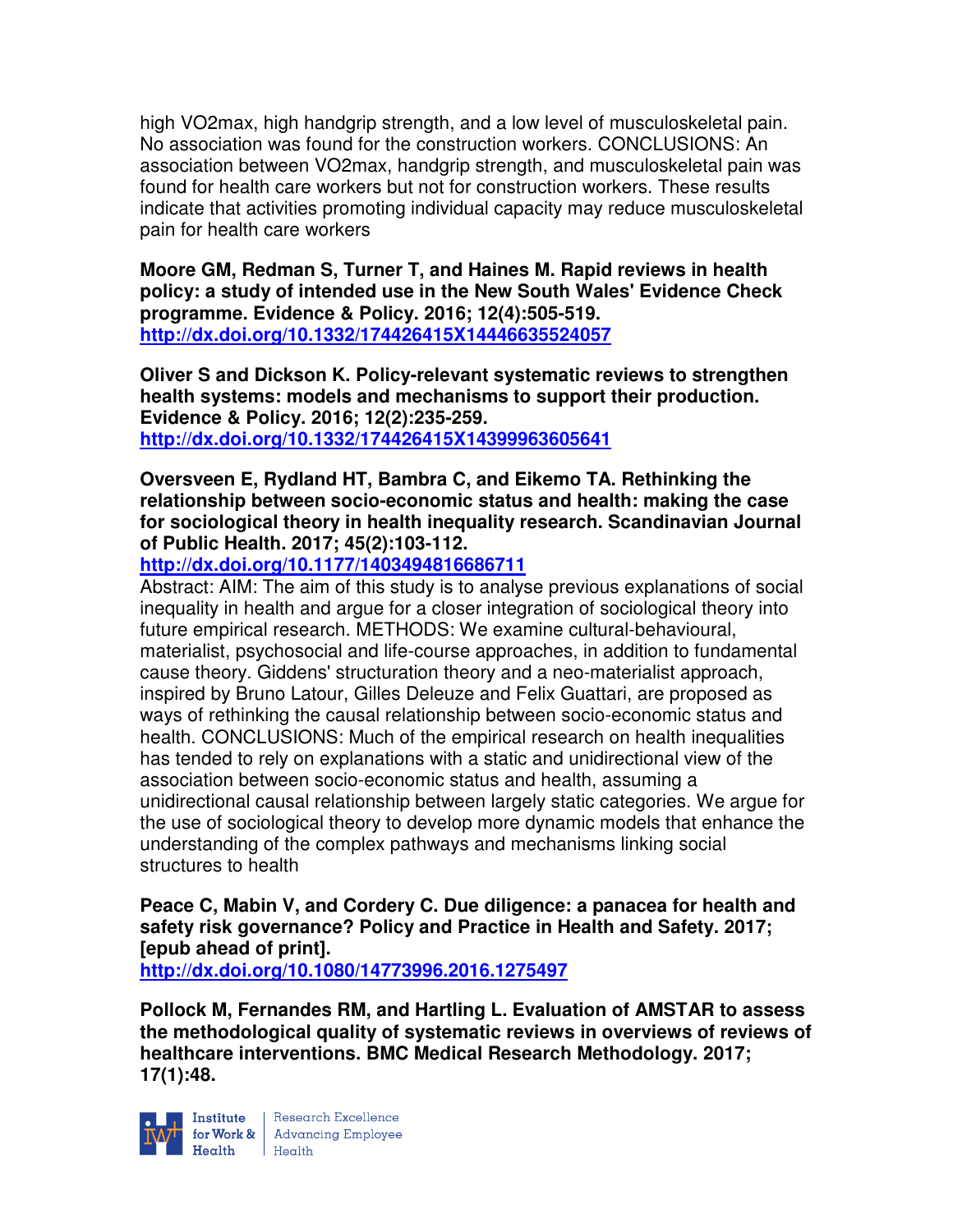# **http://dx.doi.org/10.1186/s12874-017-0325-5 [open access]**

Abstract: BACKGROUND: Overviews of reviews (overviews) compile information from multiple systematic reviews (SRs) to provide a single synthesis of relevant evidence for decision-making. It is recommended that authors assess and report the methodological quality of SRs in overviews-for example, using A MeaSurement Tool to Assess systematic Reviews (AMSTAR). Currently, there is variation in whether and how overview authors assess and report SR quality, and limited guidance is available. Our objectives were to: examine methodological considerations involved in using AMSTAR to assess the quality of Cochrane and non-Cochrane SRs in overviews of healthcare interventions; identify challenges (and develop potential decision rules) when using AMSTAR in overviews; and examine the potential impact of considering methodological quality when making inclusion decisions in overviews. METHODS: We selected seven overviews of healthcare interventions and included all SRs meeting each overview's inclusion criteria. For each SR, two reviewers independently conducted AMSTAR assessments with consensus and discussed challenges encountered. We also examined the correlation between AMSTAR assessments and SR results/conclusions. RESULTS: Ninety-five SRs were included (30 Cochrane, 65 non-Cochrane). Mean AMSTAR assessments (9.6/11 vs. 5.5/11; p < 0.001) and inter-rater reliability (AC1 statistic: 0.84 vs. 0.69; "almost perfect" vs. "substantial" using the Landis & Koch criteria) were higher for Cochrane compared to non-Cochrane SRs. Four challenges were identified when applying AMSTAR in overviews: the scope of the SRs and overviews often differed; SRs examining similar topics sometimes made different methodological decisions; reporting of non-Cochrane SRs was sometimes poor; and some non-Cochrane SRs included other SRs as well as primary studies. Decision rules were developed to address each challenge. We found no evidence that AMSTAR assessments were correlated with SR results/conclusions. CONCLUSIONS: Results indicate that the AMSTAR tool can be used successfully in overviews that include Cochrane and non-Cochrane SRs, though decision rules may be useful to circumvent common challenges. Findings support existing recommendations that quality assessments of SRs in overviews be conducted independently, in duplicate, with a process for consensus. Results also suggest that using methodological quality to guide inclusion decisions (e.g., to exclude poorly conducted and reported SRs) may not introduce bias into the overview process

**Reid G, Connolly J, Halliday W, Love AM, Higgins M, and MacGregor A. Minding the gap: the barriers and facilitators of getting evidence into policy when using a knowledge-brokering approach. Evidence & Policy. 2017; 13(1):29-38.** 

**http://dx.doi.org/10.1332/174426416X14526131924179** 

**Sundstrup E, Jakobsen MD, Thorsen SV, and Andersen LL. Regular use of medication for musculoskeletal pain and risk of long-term sickness absence: a prospective cohort study among the general working** 



Research Excellence for Work & | Advancing Employee Health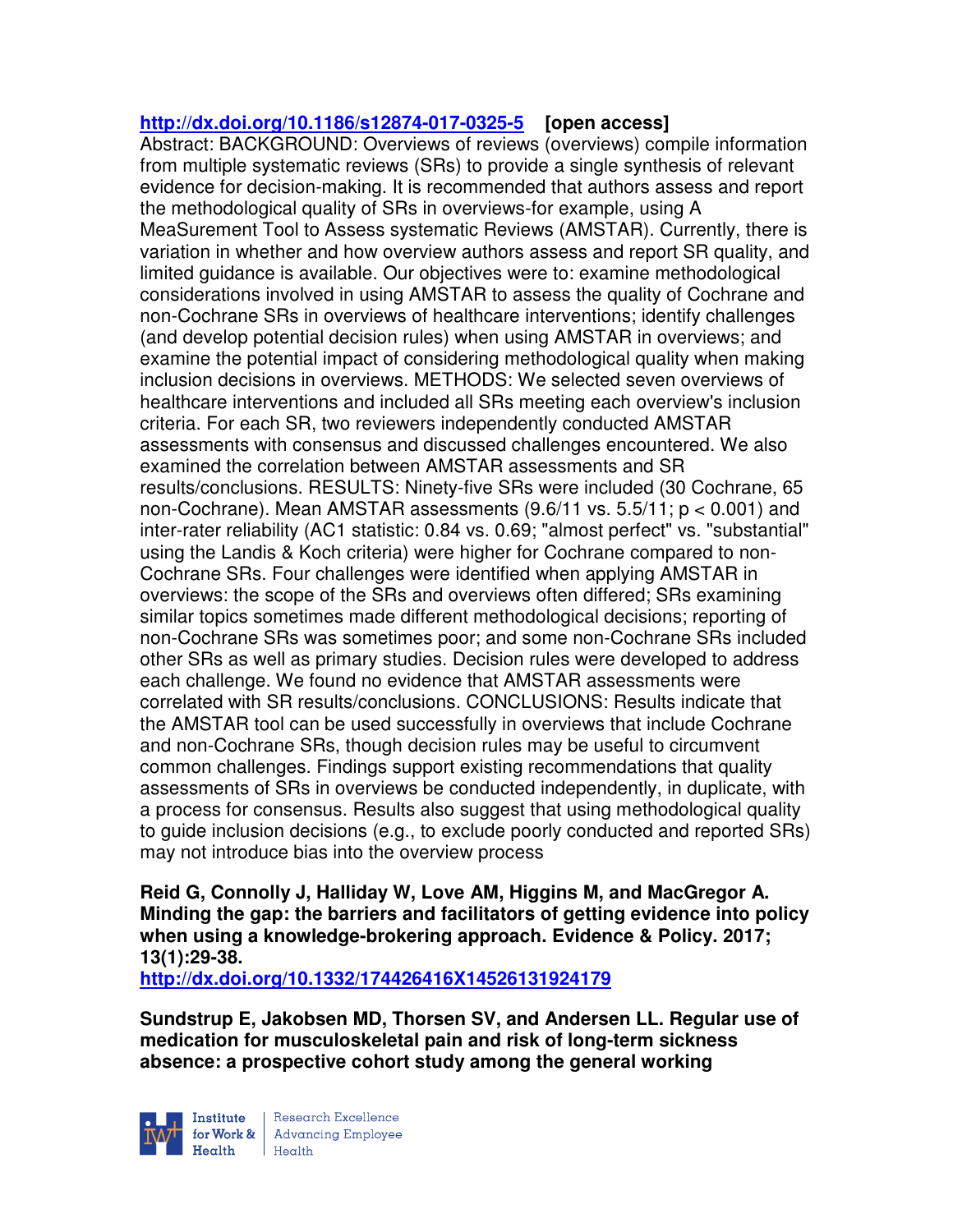# **population. European Journal of Pain. 2017; 21(2):366-373. http://dx.doi.org/10.1002/ejp.932**

Abstract: BACKGROUND: The aim was to determine the prospective association between use of pain medication - due to musculoskeletal pain in the low back, neck/shoulder and hand/wrist - and long-term sickness absence. METHODS: Cox-regression analysis was performed to estimate the prospective association between regular use of pain medication and long-term sickness absence (LTSA; at least 6 consecutive weeks) among 9,544 employees from the general working population (Danish Work Environment Cohort Study 2010) and free from LTSA during 2009-2010. The fully adjusted model was controlled for age, gender, body mass index, smoking, leisure physical activity, job group, physical activity at work, psychosocial work environment, pain intensity, mental health and chronic disease. RESULTS: In 2010, the proportion of regular pain medication users due to musculoskeletal disorders was 20.8%: 13.4% as over-the-counter (i.e. nonprescription) and 7.4% as doctor prescribed. In the fully adjusted model, regular use of over-the-counter [HR 1.44 (95% CI 1.13-1.83)] and doctor prescribed (HR 2.18 (95% CI 1.67-2.86)) pain medication were prospectively associated with LTSA. CONCLUSIONS: Regular use of pain medication due to musculoskeletal pain is prospectively associated with LTSA even when adjusted for pain intensity. This study suggests that use of pain medication can be an important factor to be aware of in the prevention of sickness absence. Thus, regular use of pain medication - and not solely the intensity of pain - can be an early indicator that musculoskeletal pain can lead to serious consequences such as long-term sickness absence. SIGNIFICANCE: Use of medication due to musculoskeletal pain is prospectively associated with long-term sickness absence even when adjusted for pain intensity. Use of pain medication can be a red flag to be aware of in the prevention of sickness absence

#### **Vancea M and Utzet M. How unemployment and precarious employment affect the health of young people: a scoping study on social determinants. Scandinavian Journal of Public Health. 2017; 45(1):73-84. http://dx.doi.org/10.1177/1403494816679555**

Abstract: BACKGROUND: The impact of unemployment and precarious employment on the health of young people is not well understood. However, according to social causation, higher socio-economic positions and thus better working conditions are beneficial to health in general. We tried to synthesize the results of studies that test this hypothesis in the case of young people. METHODS: We conducted a scoping study mapping all the academic articles published in the period 2006-2016 in Europe. The literature was searched in PubMed/Medline, Science Direct, Web of Science and Scopus. RESULTS: We identified 1770 studies, of which only 46 met the inclusion criteria. There are more studies that focus on the relationship between unemployment and health than between precarious employment and health (28 and 16, respectively). The vast majority of the studies (44) found support for the social causation hypothesis, the most common health outcomes being mental health disorders,



Research Excellence for Work & | Advancing Employee Health